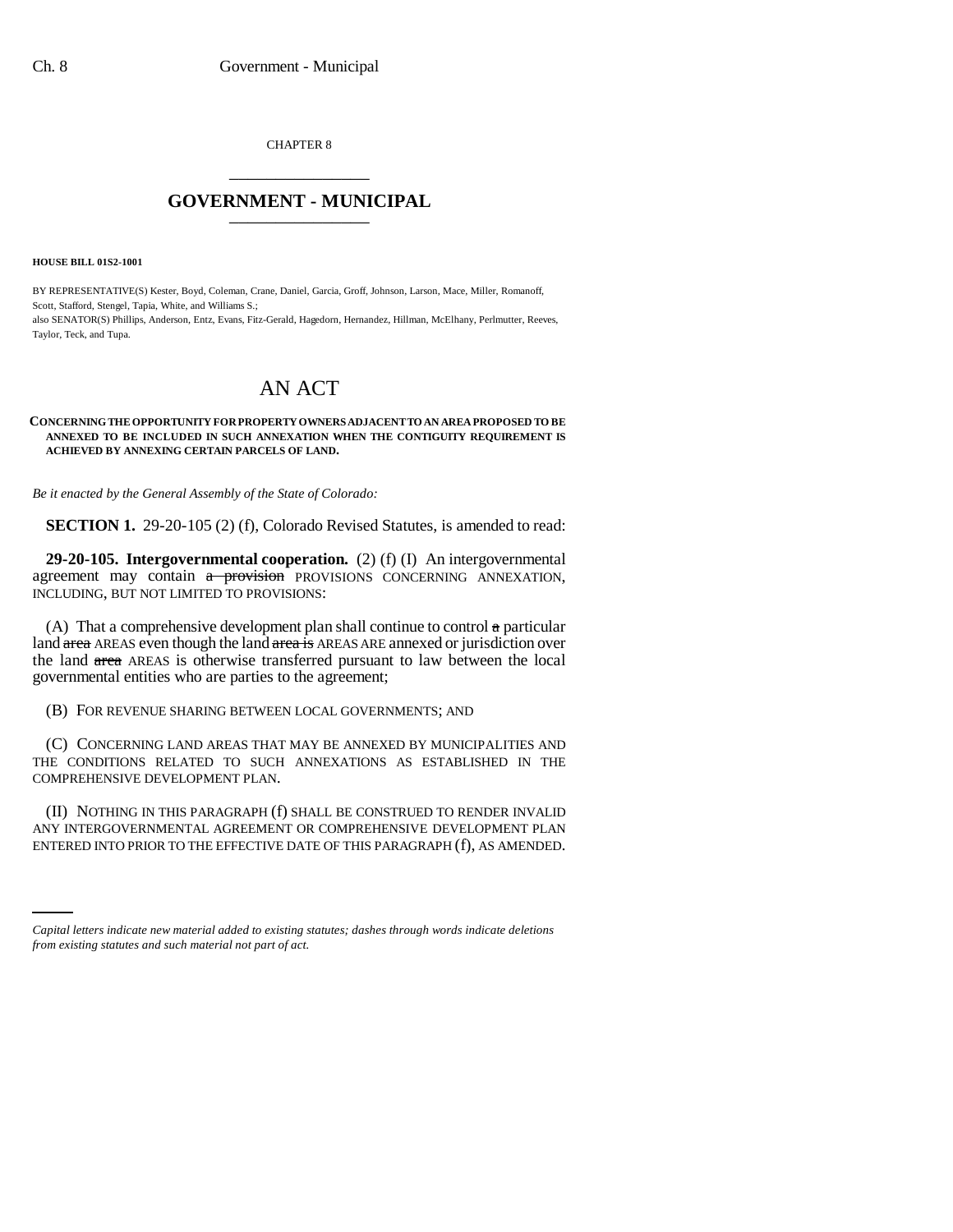**SECTION 2.** 31-12-105 (1) (e), Colorado Revised Statutes, is amended, and the said 31-12-105 (1) is further amended BY THE ADDITION OF THE FOLLOWING NEW PARAGRAPHS, to read:

**31-12-105. Limitations.** (1) Notwithstanding any provisions of this part 1 to the contrary, the following limitations shall apply to all annexations:

(e) (I) Except as otherwise provided in this paragraph (e), no annexation may take place which THAT would have the effect of extending a municipal boundary more than three miles in any direction from any point of such municipal boundary in any one year. Within said three-mile area, the contiguity required by section 31-12-104 (1) (a) may be achieved by annexing a platted street or alley, a public or private right-of-way, a public or private transportation right-of-way or area, or a lake, reservoir, stream, or other natural or artificial waterway. Prior to completion of any annexation within the three-mile area, the municipality shall have in place a plan for that area which THAT generally describes the proposed location, character, and extent of streets, subways, bridges, waterways, waterfronts, parkways, playgrounds, squares, parks, aviation fields, other public ways, grounds, open spaces, public utilities, and terminals for water, light, sanitation, transportation, and power to be provided by the municipality and the proposed land uses for the area. Such plan shall be updated at least once annually. Such three-mile limit may be exceeded if such limit would have the effect of dividing a parcel of property held in identical ownership if at least fifty percent of the property is within the three-mile limit. In such event, the entire property held in identical ownership may be annexed in any one year without regard to such mileage limitation. Such three-mile limit may also be exceeded for the annexation of an enterprise zone.

(II) PRIOR TO COMPLETION OF AN ANNEXATION IN WHICH THE CONTIGUITY REQUIRED BY SECTION 31-12-104 (1) (a) IS ACHIEVED PURSUANT TO SUBPARAGRAPH (I) OF THIS PARAGRAPH (e), THE MUNICIPALITY SHALL ANNEX ANY OF THE FOLLOWING PARCELS THAT ABUT A PLATTED STREET OR ALLEY, A PUBLIC OR PRIVATE RIGHT-OF-WAY, A PUBLIC OR PRIVATE TRANSPORTATION RIGHT-OF-WAY OR AREA, OR A LAKE, RESERVOIR, STREAM, OR OTHER NATURAL OR ARTIFICIAL WATERWAY, WHERE THE PARCEL SATISFIES ALL OF THE ELIGIBILITY REQUIREMENTS PURSUANT TO SECTION 31-12-104 AND FOR WHICH AN ANNEXATION PETITION HAS BEEN RECEIVED BY THE MUNICIPALITY NO LATER THAN FORTY-FIVE DAYS PRIOR TO THE DATE OF THE HEARING SET PURSUANT TO SECTION 31-12-108 (1):

(A) ANY PARCEL OF PROPERTY THAT HAS AN INDIVIDUAL SCHEDULE NUMBER FOR COUNTY TAX FILING PURPOSES UPON THE PETITION OF THE OWNER OF SUCH PARCEL;

(B) ANY SUBDIVISION THAT CONSISTS OF ONLY ONE SUBDIVISION FILING UPON THE PETITION OF THE REQUISITE NUMBER OF PROPERTY OWNERS WITHIN THE SUBDIVISION AS DETERMINED PURSUANT TO SECTION 31-12-107; AND

(C) ANY SUBDIVISION FILING WITHIN A SUBDIVISION THAT CONSISTS OF MORE THAN ONE SUBDIVISION FILING UPON THE PETITION OF THE REQUISITE NUMBER OF PROPERTY OWNERS WITHIN THE SUBDIVISION FILING AS DETERMINED PURSUANT TO SECTION 31-12-107.

(e.1) THE PARCELS DESCRIBED IN SUBPARAGRAPH (II) OF PARAGRAPH (e) OF THIS